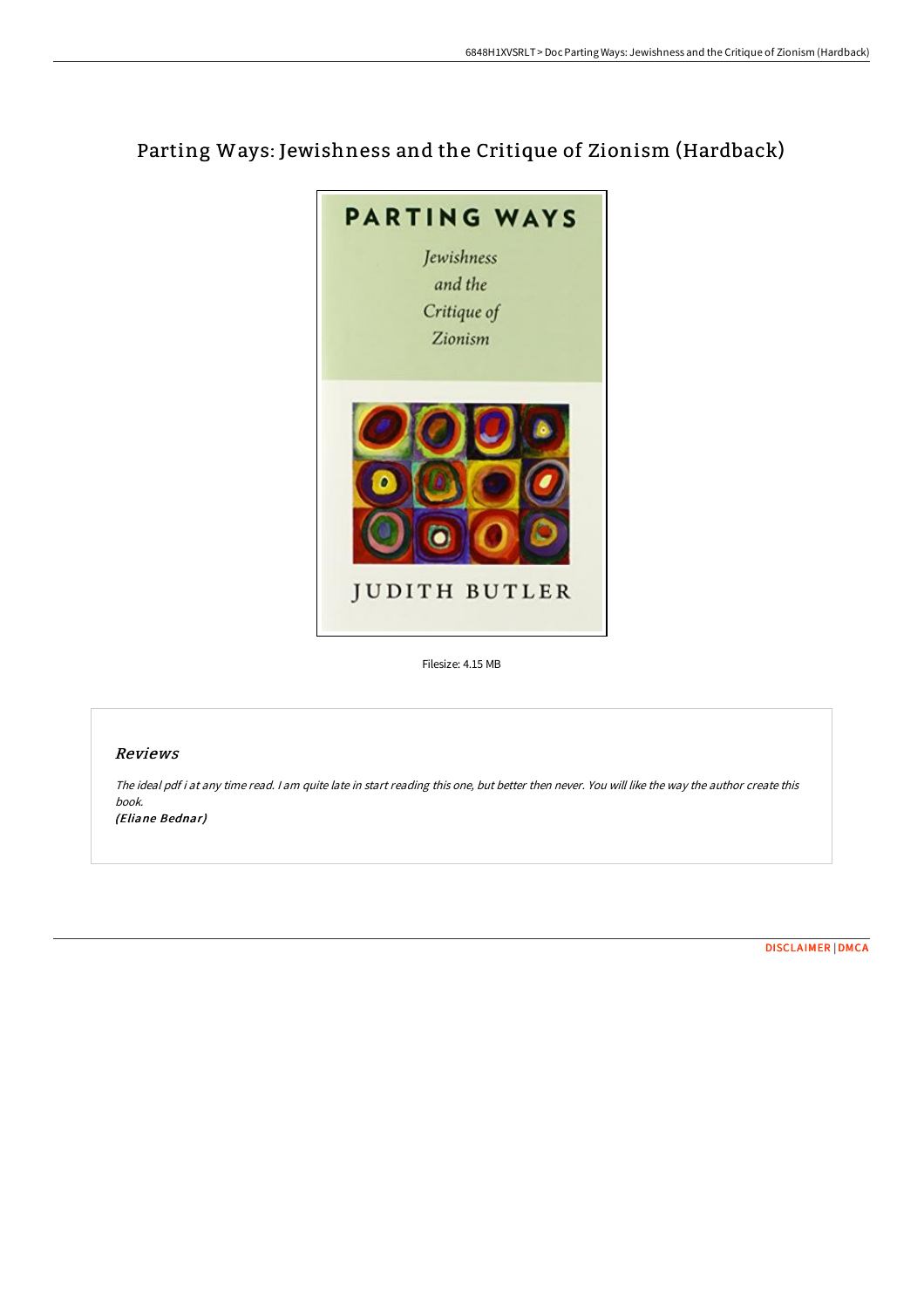### PARTING WAYS: JEWISHNESS AND THE CRITIQUE OF ZIONISM (HARDBACK)



**DOWNLOAD PDF** 

Columbia University Press, United States, 2012. Hardback. Condition: New. Language: English . Brand New Book. Judith Butler follows Edward Said s late suggestion that through a consideration of Palestinian dispossession in relation to Jewish diasporic traditions a new ethos can be forged for a one-state solution. Butler engages Jewish philosophical positions to articulate a critique of political Zionism and its practices of illegitimate state violence, nationalism, and state-sponsored racism. At the same time, she moves beyond communitarian frameworks, including Jewish ones, that fail to arrive at a radical democratic notion of political cohabitation. Butler engages thinkers such as Edward Said, Emmanuel Levinas, Hannah Arendt, Primo Levi, Martin Buber, Walter Benjamin, and Mahmoud Darwish as she articulates a new political ethic. In her view, it is as important to dispute Israel s claim to represent the Jewish people as it is to show that a narrowly Jewish framework cannot suffice as a basis for an ultimate critique of Zionism. She promotes an ethical position in which the obligations of cohabitation do not derive from cultural sameness but from the unchosen character of social plurality. Recovering the arguments of Jewish thinkers who offered criticisms of Zionism or whose work could be used for such a purpose, Butler disputes the specific charge of anti-Semitic self-hatred often leveled against Jewish critiques of Israel. Her political ethic relies on a vision of cohabitation that thinks anew about binationalism and exposes the limits of a communitarian framework to overcome the colonial legacy of Zionism. Her own engagements with Edward Said and Mahmoud Darwish form an important point of departure and conclusion for her engagement with some key forms of thought derived in part from Jewish resources, but always in relation to the non-Jew. Butler considers the rights of the dispossessed, the necessity of plural cohabitation, and...

Read Parting Ways: Jewishness and the Critique of Zionism [\(Hardback\)](http://albedo.media/parting-ways-jewishness-and-the-critique-of-zion-1.html) Online  $\blacksquare$ Download PDF Parting Ways: Jewishness and the Critique of Zionism [\(Hardback\)](http://albedo.media/parting-ways-jewishness-and-the-critique-of-zion-1.html)